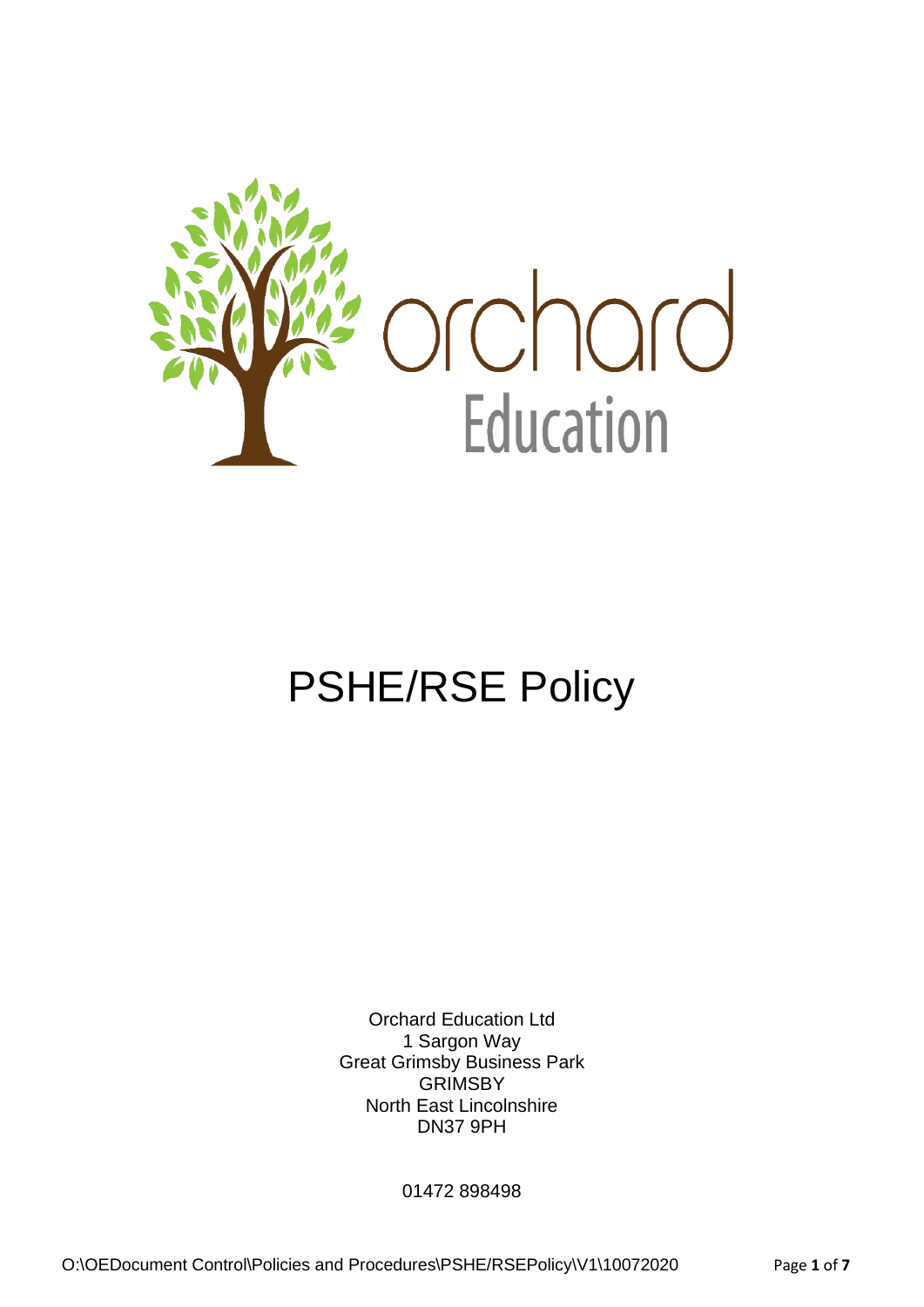## PSHE/RSE Policy

## Aims of PSHE

The Orchard School aims to teach Personal, Social and Health Education to our learners in an age appropriate and developmentally appropriate way.

PSHE makes a significant contribution to the promotion of young peoples personal and social development and enables them to know how to stay safe and healthy and teaches them how to manage their academic, personal and social lives in a positive way. Through the promotion of PSHE, skills are developed that our learners need in order for them to grow and flourish as individuals and members of society. Studying PSHE contributes to helping children and young people to build their personal identities, confidence and selfesteem. It helps them to make career choices, understand managing their finances and what influences their decision-making process. PSHE enables them to recognise their emotions and to communicate positively in a range of different scenarios.

The PSHE curriculum will support the 'Personal Development' and 'Behaviour and Attitude' aspects required under the Ofsted Inspection Framework, as well as contributing significantly to our Safeguarding, Equality and British Values duties.

## Statutory Obligations of RSE and Health Education

Relationships education, Relationships and Sex Education and Health Education (England) Regulations 2019, made under section 34 and 35 of the Children and Social Work Act 2017, make Relationships and Sex Education (RSE) compulsory for all learners receiving secondary education.

"Today's children and young people are growing up in an increasingly complex world and living their lives seamlessly on and offline. This presents many positive and exciting opportunities, but also challenges and risks. In this environment, children and young people need to know how to be safe and healthy, and how to manage their academic, personal and social lives in a positive way."

"This is why we have made Relationships Education compulsory in all primary schools in England and Relationships and Sex Education compulsory in all secondary schools, as well as making Health Education compulsory in all state-funded schools."

"Schools are free to determine how to deliver the content set out in the DfE guidance 2019 in the context of a broad and balanced curriculum. Effective teaching in these subjects will ensure that core knowledge is broken down into units of manageable size and communicated clearly to pupils, in a carefully sequenced way, within a planned programme of lessons."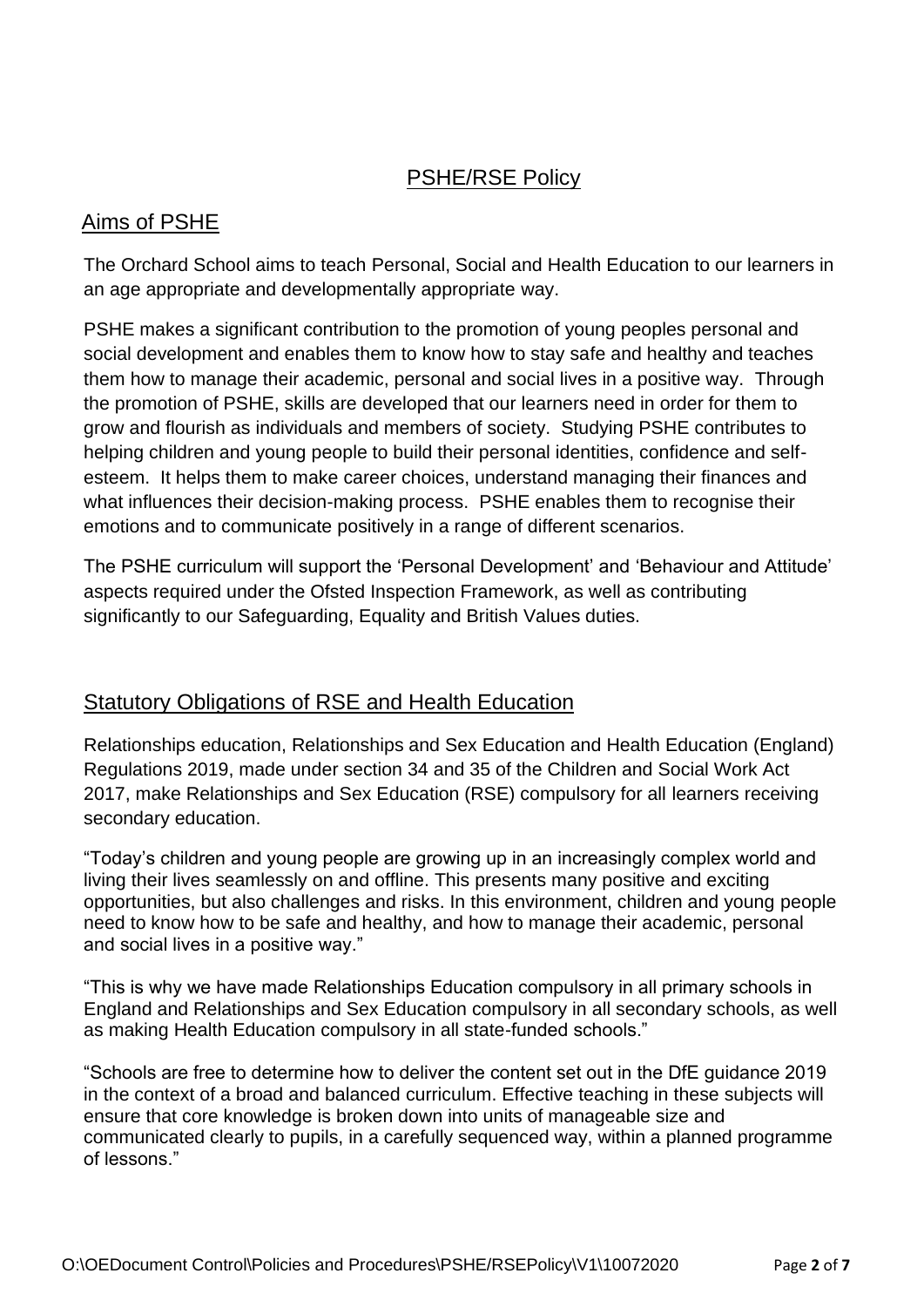*Relationships Education, Relationships and Sex Education (RSE) and Health Education. DfE Guidance p.8*

"All schools must have in place a written policy for Relationships and Sex Education."

 *Relationships Education, Relationships and Sex Education (RSE) and Health Education. DfE Guidance p.11.*

## Safeguarding and Responsibility

PSHE and RSE work with learners' real-life experiences and it is key that both staff and learners are protected in these lessons. A safe and supportive environment is created by the use of ground rules.

- Listen to each other (only one person talks at a time)
- Keep to time
- Challenge the statement; not the individual making it
- The 'right' not to answer questions
- No personal questions to be asked by learners or tutors
- If giving an example, make it anonymous.
- Everyone has a right to his or her own space.
- Right to Privacy.

Many issues covered in PSHE and RSE are of a sensitive nature. The ground rules provide a safe working environment for both learners and staff. All staff at The Orchard School receive safeguarding training.

Due to the nature of the topics covered in the PSHE and RSE education programmes, all tutors are made aware of school's guidelines on confidentiality and disclosure and will consult with the Designated Safeguarding Lead Lena Griffin if any disclosures are made.

## **Curriculum**

Delivery of PSHE and RSE is embedded within the wider curriculum but the primary timetabled subject areas are:

- PSHE
- Culture Club
- ICT
- Talkabout

Aims of the curriculum are to cover the following aspects developing necessary skills and attributes including self-esteem, resilience, risk management and teamwork:

- a. **Self-Awareness** (Me, who I am, my likes, dislikes, strengths and interests)
- b. **Self-care, Support and Safety** (Looking after myself and keeping safe; aspects of Relationships and Sex Education.)
- c. **Managing Feelings** (Understanding feelings, and that how I feel and how others feel affects choices and behaviour; Relationships and Sex Education)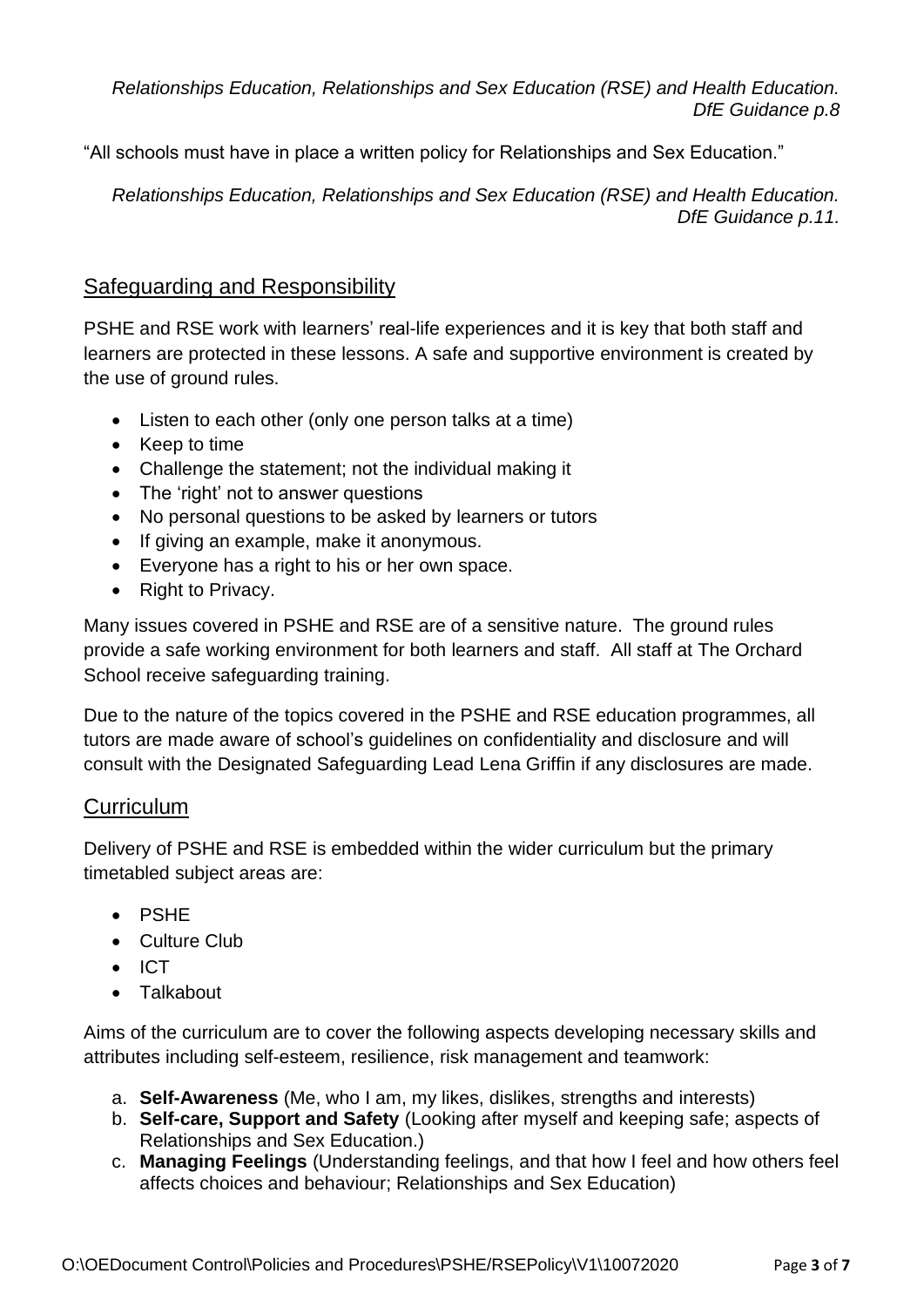- d. **Changing and Growing** (How I and others are changing; new opportunities and responsibilities; aspects of Relationships and Sex Education)
- e. **Healthy Lifestyles** (Being and keeping healthy, physically and mentally)
- f. **The World I Live In** (Living confidently in the wider world, British Values, Democracy, Human Rights, Citizenship, Employability skills and career exploration/progression)

There are opportunities as both KS3 and KS4 to work towards accredited qualifications.

At **KS3** (Y9) learners will work towards:

❖ NCFE Level 1 Award in Relationships, Sex and Health Education

At **KS4** (Y10-11) learners will work towards:

- ❖ NCFE Award in Personal and Social Development units
	- ➢ Environmental Awareness
	- $\triangleright$  Dealing with problems
	- $\triangleright$  Healthy Living
	- ➢ Managing own money
	- $\triangleright$  Making the use of leisure time
	- $\triangleright$  Working towards goals
- ❖ NCFE CACHE qualifications
	- ➢ Level 1 Award in Alcohol Awareness
	- ➢ Level 1 Award in Awareness of Substance Misuse
	- ➢ Level 1 Award in Sexual Health Awareness

We employ the services of a full-time therapist within the school to support one to one exploration of sensitive and personal issues where the need is identified.

#### Assessment

Learners skill and understanding will be assessed throughout the sessions using a variety of formative and summative assessment methods. Delivery of PSHE & RSE utilises a wide range of teaching and learning methods including debate, discussion, hands on practical activities, "expert" guest speakers and off-site visits, and is differentiated by level through our Orchard Bronze – Platinum scheme. Summative assessment is captured within bespoke subject specific workbooks, assessed by the tutor and recorded on a progress tracker at their level using a RAG rating system to ensure that each learner accesses the broad curriculum offer at their level.

Accredited work is captured within a portfolio and assessed against the Awarding Body standards. This is subject to internal quality assurance prior to submitting to External Quality Review and certification claims.

## Roles and Responsibility

#### The Principal

It is the responsibility of the Principal to ensure that PSHE and RSE is taught consistently across the school.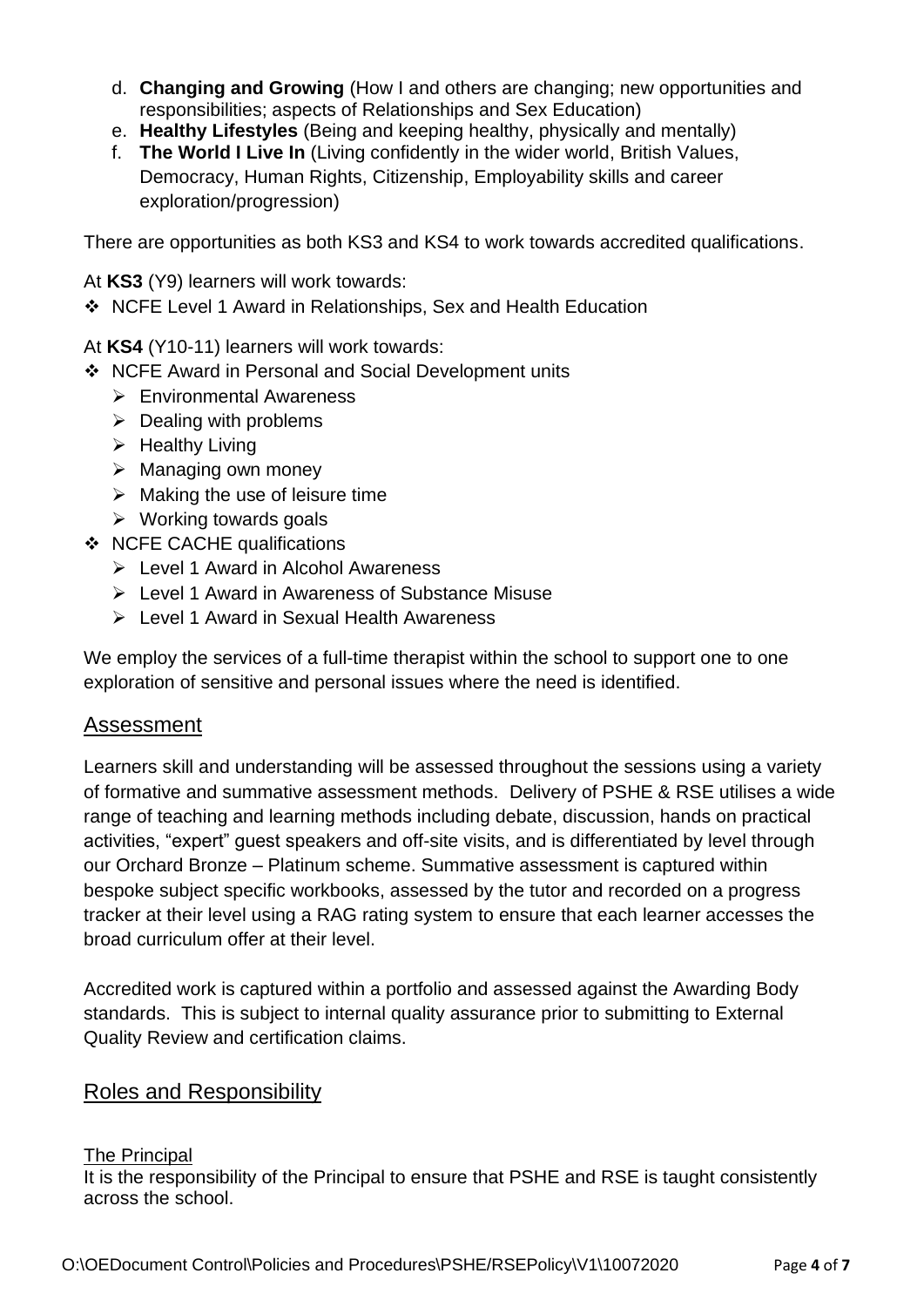It is also their responsibility to manage any requests to withdraw learners from non-statutory components of RSE

#### **Staff**

The staff of The Orchard School are responsible for:

- The delivery of PSHE and RSE in a sensitive way
- Modelling positive attitudes to PSHE and RSE
- Monitoring progress
- Responding to the needs of individual learners
- Responding appropriately to learners whose parents/carers wish them to be withdrawn from the non-statutory components of RSE

Staff do not have the right to opt out of teaching RSE. Staff who have concerns about teaching RSE are encouraged to discuss this with the Principal.

#### **Learners**

There is an expectation that all learners will fully engage in PSHE and RSE and follow the ground rules (as specified above) thus ensuring they treat others with respect and sensitivity.

#### Parents

All parents have access to the PSHE and RSE policy and are invited to feedback directly to the school and participate with surveys and questionnaires as part of our consultation process.

## **Equality**

The Orchard School promotes respect and value for each individual learner. The DfE Guidance 2019 (p.15) states, "Schools should ensure that the needs of all pupils are appropriately met, and that all pupils understand the importance of equality and respect. Schools must ensure they comply with the relevant provisions of the Equality Act 2010 under which sexual orientation and gender reassignment are amongst the protected characteristics.

At The Orchard School we respect the right of learners, their families and our staff, to hold beliefs, religious or otherwise, and understand that sometimes these may be different with our approach to some aspects of RSE and Health Education.

## Parents Right to Withdraw

Parents' have the right to withdraw their child from the non-statutory components of sex education within RSE up to and until 3 terms before the child turns 16. After this point, if the child wished to receive sex education rather than being withdrawn, the school will arrange this.

Requests for withdrawal should be put in writing using the form found in Appendix A of this policy and addressed to the Principal.

A copy of withdrawal requests will be placed in the learners educational file. The Principal will discuss the request with the parents and take appropriate action. Alternative work will be given to learners who are withdrawn from sex education.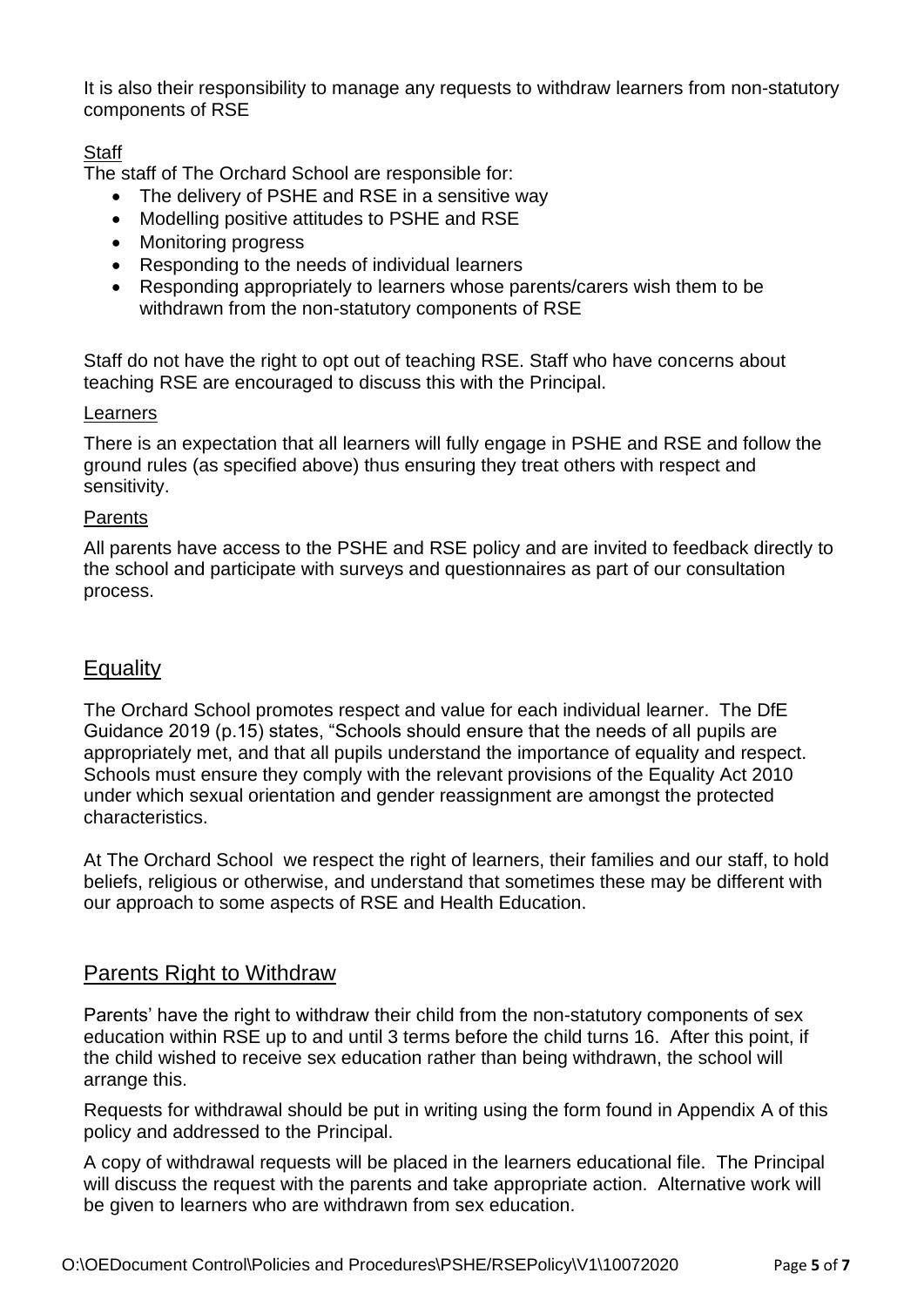## **Policy Review**

This Policy will be reviewed on an annual basis considering the following guidance

- Keeping Children Safe in Education
- Equality Act 2021
- Children and Social Work Act (2017)
- The Relationships Education, Relationships and Sex Education and Health Education (England) Regulations 2019.
- Orchard Safeguarding Policy
- Orchard Confidentiality Policy
- Orchard Bullying Policy

This document will be evaluated and reviewed within one year of its current date.

|          | Initial | Review 1   | Review 2 | Review 3 |
|----------|---------|------------|----------|----------|
| Signed   |         | <b>RG</b>  |          |          |
| Position |         | Principal  |          |          |
| Date     |         | 02/08/2021 |          |          |